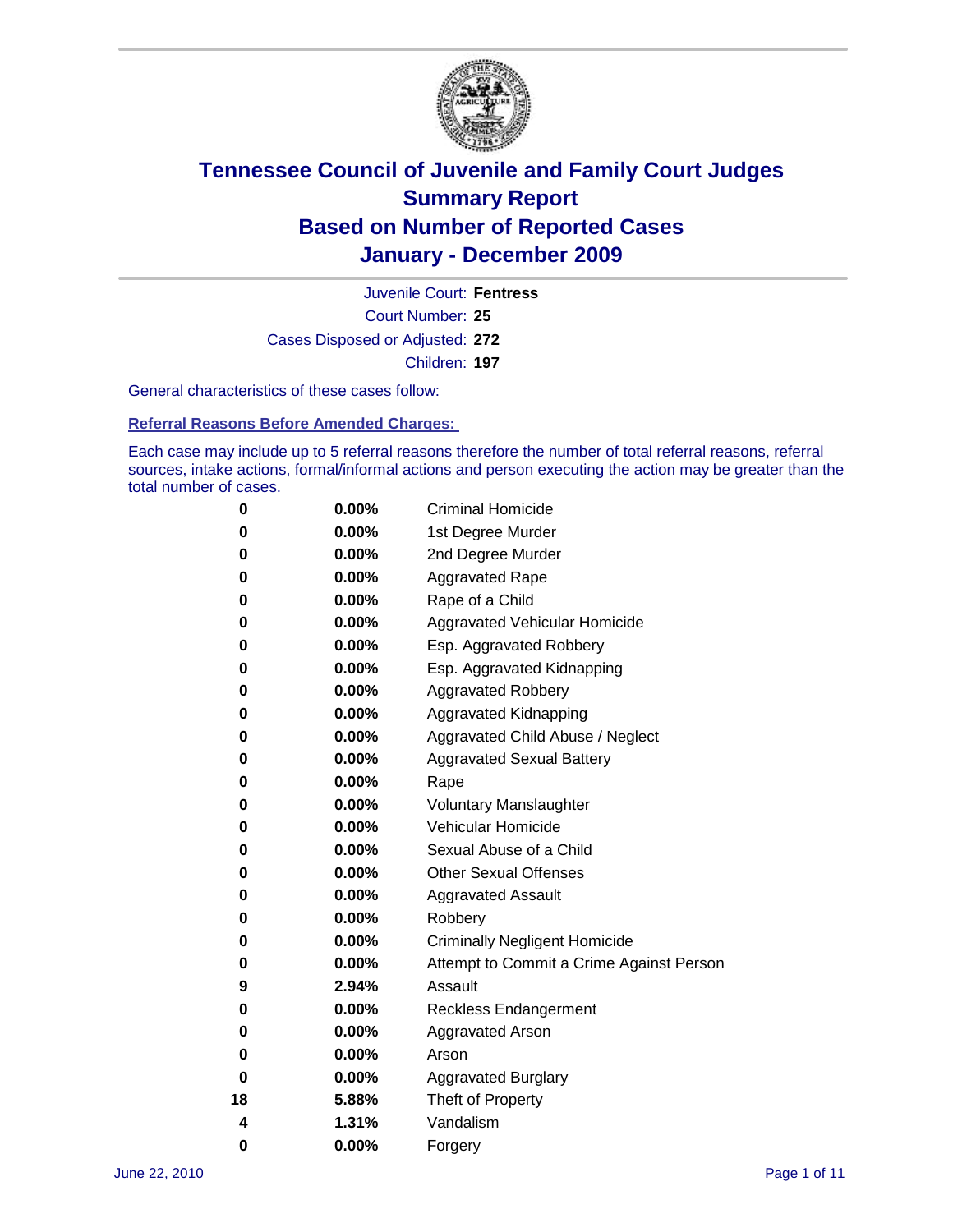

Court Number: **25** Juvenile Court: **Fentress**

Cases Disposed or Adjusted: **272**

Children: **197**

#### **Referral Reasons Before Amended Charges:**

Each case may include up to 5 referral reasons therefore the number of total referral reasons, referral sources, intake actions, formal/informal actions and person executing the action may be greater than the total number of cases.

| 0            | 0.00%    | <b>Worthless Checks</b>                                     |
|--------------|----------|-------------------------------------------------------------|
| 0            | 0.00%    | Illegal Possession / Fraudulent Use of Credit / Debit Cards |
| 0            | 0.00%    | <b>Burglary</b>                                             |
| 0            | 0.00%    | Unauthorized Use of a Vehicle                               |
| 0            | $0.00\%$ | <b>Cruelty to Animals</b>                                   |
| 1            | 0.33%    | Sale of Controlled Substances                               |
| 0            | 0.00%    | <b>Other Drug Offenses</b>                                  |
| 9            | 2.94%    | <b>Possession of Controlled Substances</b>                  |
| 0            | 0.00%    | <b>Criminal Attempt</b>                                     |
| 0            | 0.00%    | Carrying Weapons on School Property                         |
| $\mathbf{2}$ | 0.65%    | Unlawful Carrying / Possession of a Weapon                  |
| 0            | 0.00%    | <b>Evading Arrest</b>                                       |
| 0            | $0.00\%$ | Escape                                                      |
| 0            | 0.00%    | Driving Under Influence (DUI)                               |
| 19           | 6.21%    | Possession / Consumption of Alcohol                         |
| 0            | 0.00%    | Resisting Stop, Frisk, Halt, Arrest or Search               |
| 0            | 0.00%    | <b>Aggravated Criminal Trespass</b>                         |
| 0            | 0.00%    | Harassment                                                  |
| 0            | 0.00%    | Failure to Appear                                           |
| 2            | 0.65%    | Filing a False Police Report                                |
| 0            | 0.00%    | Criminal Impersonation                                      |
| 7            | 2.29%    | <b>Disorderly Conduct</b>                                   |
| 0            | 0.00%    | <b>Criminal Trespass</b>                                    |
| $\mathbf{2}$ | 0.65%    | Public Intoxication                                         |
| 0            | 0.00%    | Gambling                                                    |
| 79           | 25.82%   | Traffic                                                     |
| 0            | 0.00%    | <b>Local Ordinances</b>                                     |
| 4            | 1.31%    | Violation of Wildlife Regulations                           |
| 0            | 0.00%    | Contempt of Court                                           |
| 18           | 5.88%    | Violation of Probation                                      |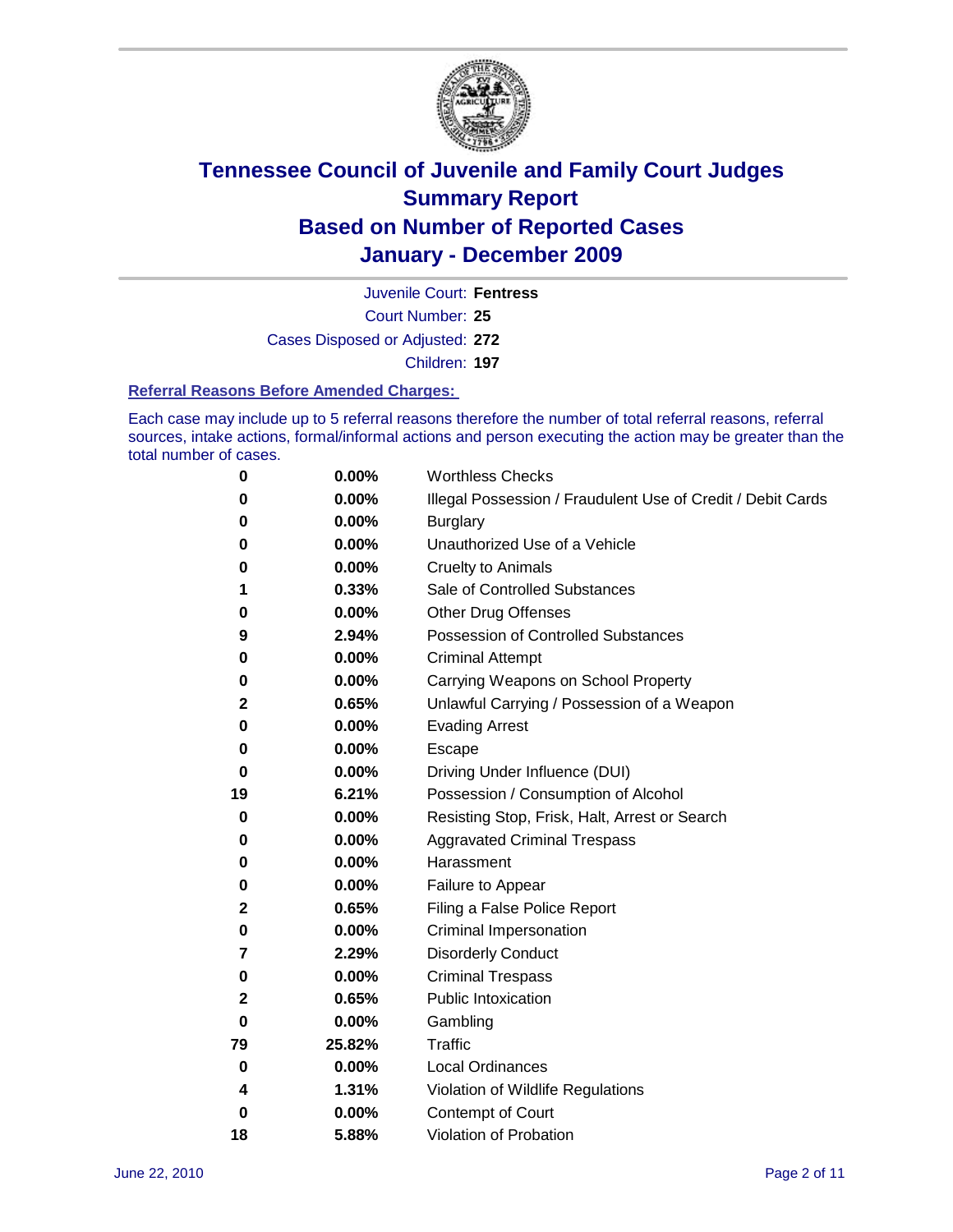

Court Number: **25** Juvenile Court: **Fentress** Cases Disposed or Adjusted: **272** Children: **197**

#### **Referral Reasons Before Amended Charges:**

Each case may include up to 5 referral reasons therefore the number of total referral reasons, referral sources, intake actions, formal/informal actions and person executing the action may be greater than the total number of cases.

| 306          | 100.00%  | <b>Total Referrals</b>                 |
|--------------|----------|----------------------------------------|
| 2            | 0.65%    | Other                                  |
| 0            | 0.00%    | <b>Consent to Marry</b>                |
| 0            | $0.00\%$ | <b>Request for Medical Treatment</b>   |
| 0            | $0.00\%$ | <b>Child Support</b>                   |
| 0            | $0.00\%$ | Paternity / Legitimation               |
| 0            | 0.00%    | Visitation                             |
| 0            | $0.00\%$ | Custody                                |
| 0            | 0.00%    | <b>Foster Care Review</b>              |
| $\mathbf{2}$ | 0.65%    | <b>Administrative Review</b>           |
| 17           | 5.56%    | <b>Judicial Review</b>                 |
| 0            | 0.00%    | Violation of Informal Adjustment       |
| 0            | $0.00\%$ | <b>Violation of Pretrial Diversion</b> |
| 0            | $0.00\%$ | Termination of Parental Rights         |
| 0            | $0.00\%$ | Dependency / Neglect                   |
| 0            | $0.00\%$ | <b>Physically Abused Child</b>         |
| 0            | 0.00%    | Sexually Abused Child                  |
|              | 0.33%    | <b>Violation of Curfew</b>             |
| $\mathbf{2}$ | 0.65%    | Violation of a Valid Court Order       |
| 44           | 14.38%   | Possession of Tobacco Products         |
| 0            | $0.00\%$ | Out-of-State Runaway                   |
| 1            | 0.33%    | In-State Runaway                       |
| 37           | 12.09%   | <b>Unruly Behavior</b><br>Truancy      |
| 26           | 8.50%    |                                        |
| $\bf{0}$     | $0.00\%$ | <b>Violation of Aftercare</b>          |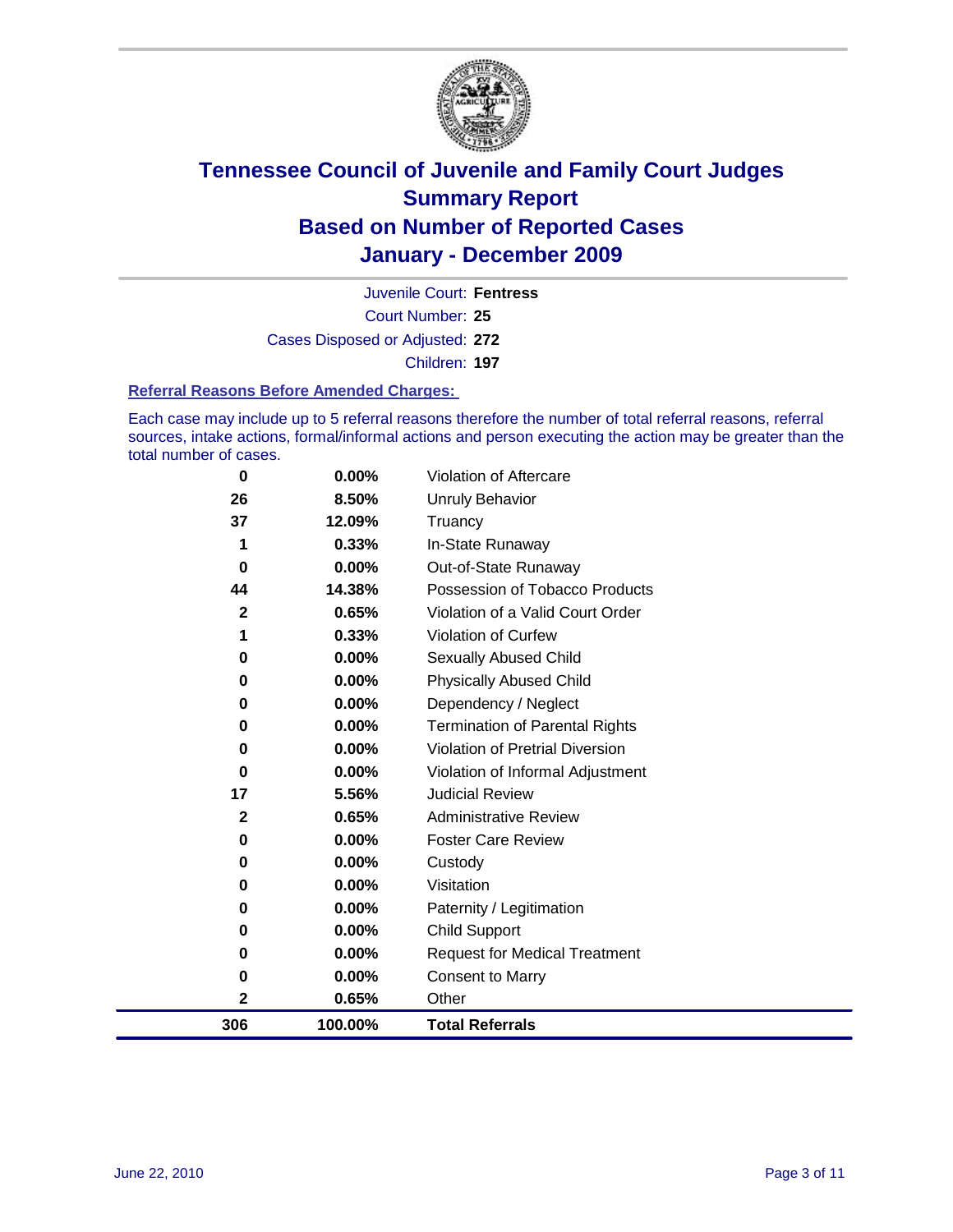

|                            |                                 | Juvenile Court: Fentress          |  |  |  |
|----------------------------|---------------------------------|-----------------------------------|--|--|--|
| Court Number: 25           |                                 |                                   |  |  |  |
|                            | Cases Disposed or Adjusted: 272 |                                   |  |  |  |
|                            |                                 | Children: 197                     |  |  |  |
| <b>Referral Sources: 1</b> |                                 |                                   |  |  |  |
| 159                        | 51.96%                          | Law Enforcement                   |  |  |  |
| 4                          | 1.31%                           | Parents                           |  |  |  |
| 0                          | $0.00\%$                        | Relatives                         |  |  |  |
| 0                          | $0.00\%$                        | Self                              |  |  |  |
| 102                        | 33.33%                          | School                            |  |  |  |
| 0                          | $0.00\%$                        | <b>CSA</b>                        |  |  |  |
| 23                         | 7.52%                           | <b>DCS</b>                        |  |  |  |
| 0                          | 0.00%                           | <b>Other State Department</b>     |  |  |  |
| 0                          | $0.00\%$                        | <b>District Attorney's Office</b> |  |  |  |
| 0                          | $0.00\%$                        | <b>Court Staff</b>                |  |  |  |
| 13                         | 4.25%                           | Social Agency                     |  |  |  |
| 0                          | $0.00\%$                        | <b>Other Court</b>                |  |  |  |
| 5                          | 1.63%                           | Victim                            |  |  |  |
| 0                          | $0.00\%$                        | Child & Parent                    |  |  |  |
| 0                          | $0.00\%$                        | Hospital                          |  |  |  |
| 0                          | 0.00%                           | Unknown                           |  |  |  |
| 0                          | 0.00%                           | Other                             |  |  |  |

### **Age of Child at Referral: 2**

| 0  | $0.00\%$ | Unknown            |                                            |
|----|----------|--------------------|--------------------------------------------|
| 0  | 0.00%    | Ages 19 and Over   |                                            |
| 76 | 38.58%   | Ages 17 through 18 |                                            |
| 93 | 47.21%   | Ages 15 through 16 |                                            |
| 14 | 7.11%    | Ages 13 through 14 |                                            |
| 9  | 4.57%    | Ages 11 through 12 |                                            |
| 5  | 2.54%    | Ages 10 and Under  |                                            |
|    |          |                    | <b>Total Child Count</b><br>197<br>100.00% |

<sup>1</sup> If different than number of Referral Reasons (306), verify accuracy of your court's data.

**100.00% Total Referral Sources**

<sup>2</sup> One child could be counted in multiple categories, verify accuracy of your court's data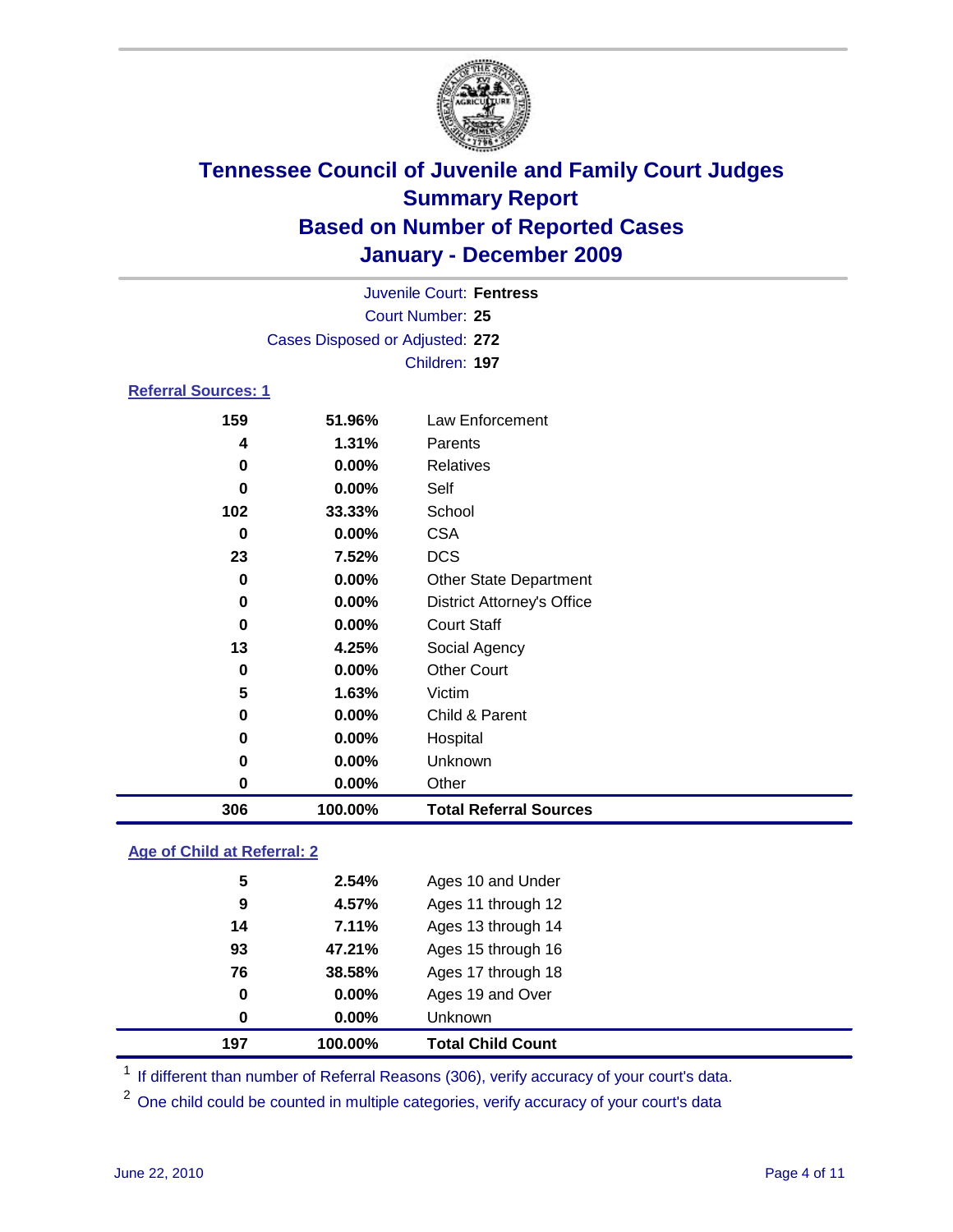

| Juvenile Court: Fentress                |                                 |                          |  |  |  |
|-----------------------------------------|---------------------------------|--------------------------|--|--|--|
| <b>Court Number: 25</b>                 |                                 |                          |  |  |  |
|                                         | Cases Disposed or Adjusted: 272 |                          |  |  |  |
|                                         | Children: 197                   |                          |  |  |  |
| Sex of Child: 1                         |                                 |                          |  |  |  |
| 130                                     | 65.99%                          | Male                     |  |  |  |
| 67                                      | 34.01%                          | Female                   |  |  |  |
| $\bf{0}$                                | 0.00%                           | Unknown                  |  |  |  |
| 197                                     | 100.00%                         | <b>Total Child Count</b> |  |  |  |
| Race of Child: 1                        |                                 |                          |  |  |  |
| 193                                     | 97.97%                          | White                    |  |  |  |
| $\overline{\mathbf{2}}$                 | 1.02%                           | African American         |  |  |  |
| $\mathbf 0$                             | 0.00%                           | Native American          |  |  |  |
| 0                                       | 0.00%                           | Asian                    |  |  |  |
| $\mathbf 2$                             | 1.02%                           | Mixed                    |  |  |  |
| $\mathbf 0$                             | 0.00%                           | Unknown                  |  |  |  |
| 197                                     | 100.00%                         | <b>Total Child Count</b> |  |  |  |
| <b>Hispanic Origin: 1</b>               |                                 |                          |  |  |  |
| 3                                       | 1.52%                           | Yes                      |  |  |  |
| 194                                     | 98.48%                          | <b>No</b>                |  |  |  |
| $\mathbf 0$                             | 0.00%                           | Unknown                  |  |  |  |
| 197                                     | 100.00%                         | <b>Total Child Count</b> |  |  |  |
| <b>School Enrollment of Children: 1</b> |                                 |                          |  |  |  |
| 189                                     | 95.94%                          | Yes                      |  |  |  |
| 8                                       | 4.06%                           | No                       |  |  |  |
| $\mathbf 0$                             | 0.00%                           | Unknown                  |  |  |  |
| 197                                     | 100.00%                         | <b>Total Child Count</b> |  |  |  |

One child could be counted in multiple categories, verify accuracy of your court's data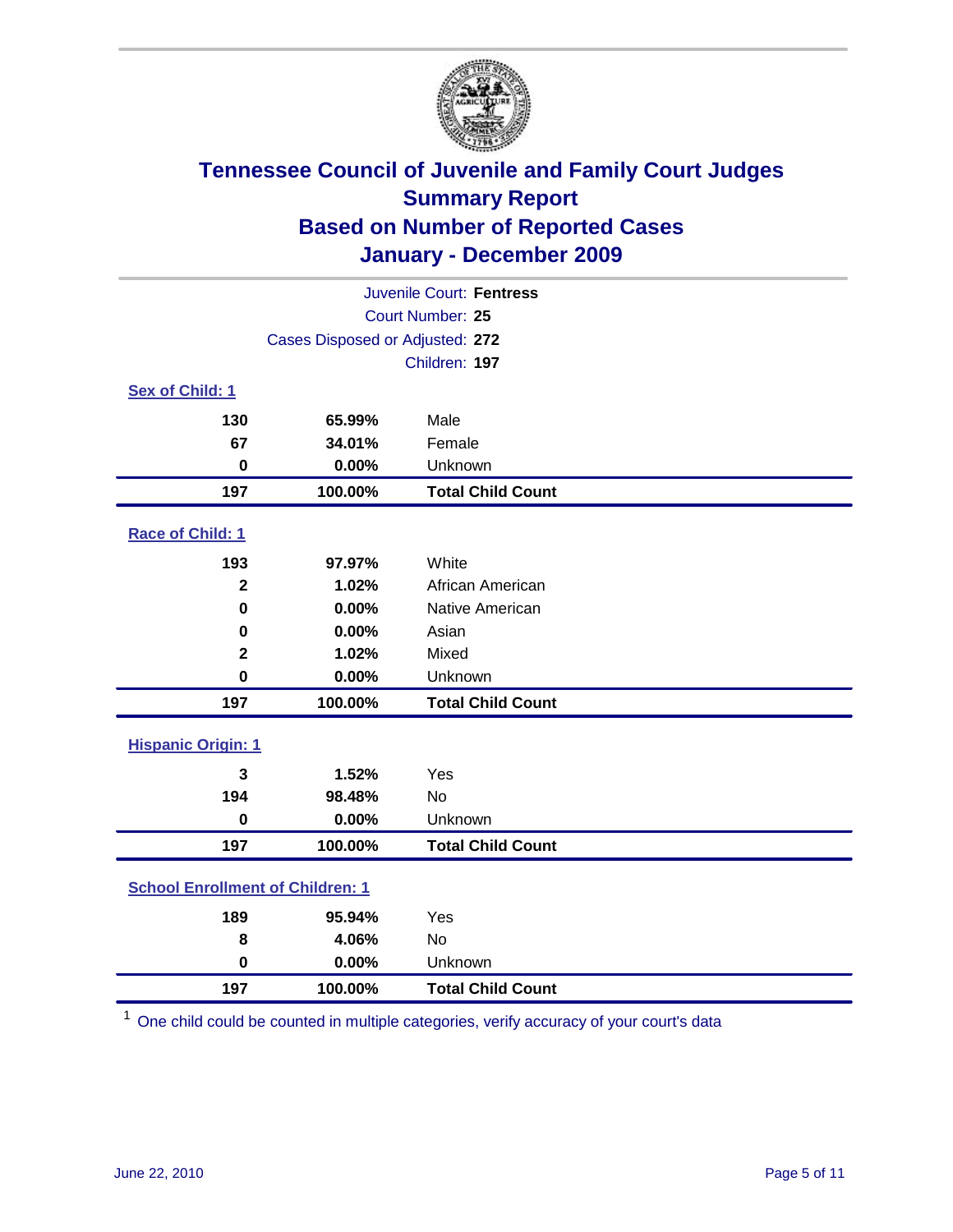

Court Number: **25** Juvenile Court: **Fentress** Cases Disposed or Adjusted: **272** Children: **197**

#### **Living Arrangement of Child at Time of Referral: 1**

| 197 | 100.00%  | <b>Total Child Count</b>     |
|-----|----------|------------------------------|
| 0   | 0.00%    | Other                        |
| 0   | $0.00\%$ | Unknown                      |
| 2   | 1.02%    | Independent                  |
| 0   | 0.00%    | In an Institution            |
| 0   | $0.00\%$ | In a Residential Center      |
| 0   | 0.00%    | In a Group Home              |
| 2   | 1.02%    | With Foster Family           |
| 8   | 4.06%    | With Adoptive Parents        |
| 14  | 7.11%    | <b>With Relatives</b>        |
| 12  | $6.09\%$ | With Father                  |
| 49  | 24.87%   | With Mother                  |
| 19  | 9.64%    | With Mother and Stepfather   |
|     | 0.51%    | With Father and Stepmother   |
| 90  | 45.69%   | With Both Biological Parents |
|     |          |                              |

#### **Type of Detention: 2**

| 272      | 100.00%  | <b>Total Detention Count</b> |  |
|----------|----------|------------------------------|--|
| $\bf{0}$ | $0.00\%$ | Other                        |  |
| 272      | 100.00%  | Does Not Apply               |  |
| 0        | $0.00\%$ | <b>Unknown</b>               |  |
| 0        | $0.00\%$ | <b>Psychiatric Hospital</b>  |  |
| 0        | 0.00%    | Jail - No Separation         |  |
| 0        | $0.00\%$ | Jail - Partial Separation    |  |
| 0        | $0.00\%$ | Jail - Complete Separation   |  |
| 0        | 0.00%    | Juvenile Detention Facility  |  |
| 0        | $0.00\%$ | Non-Secure Placement         |  |
|          |          |                              |  |

<sup>1</sup> One child could be counted in multiple categories, verify accuracy of your court's data

<sup>2</sup> If different than number of Cases (272) verify accuracy of your court's data.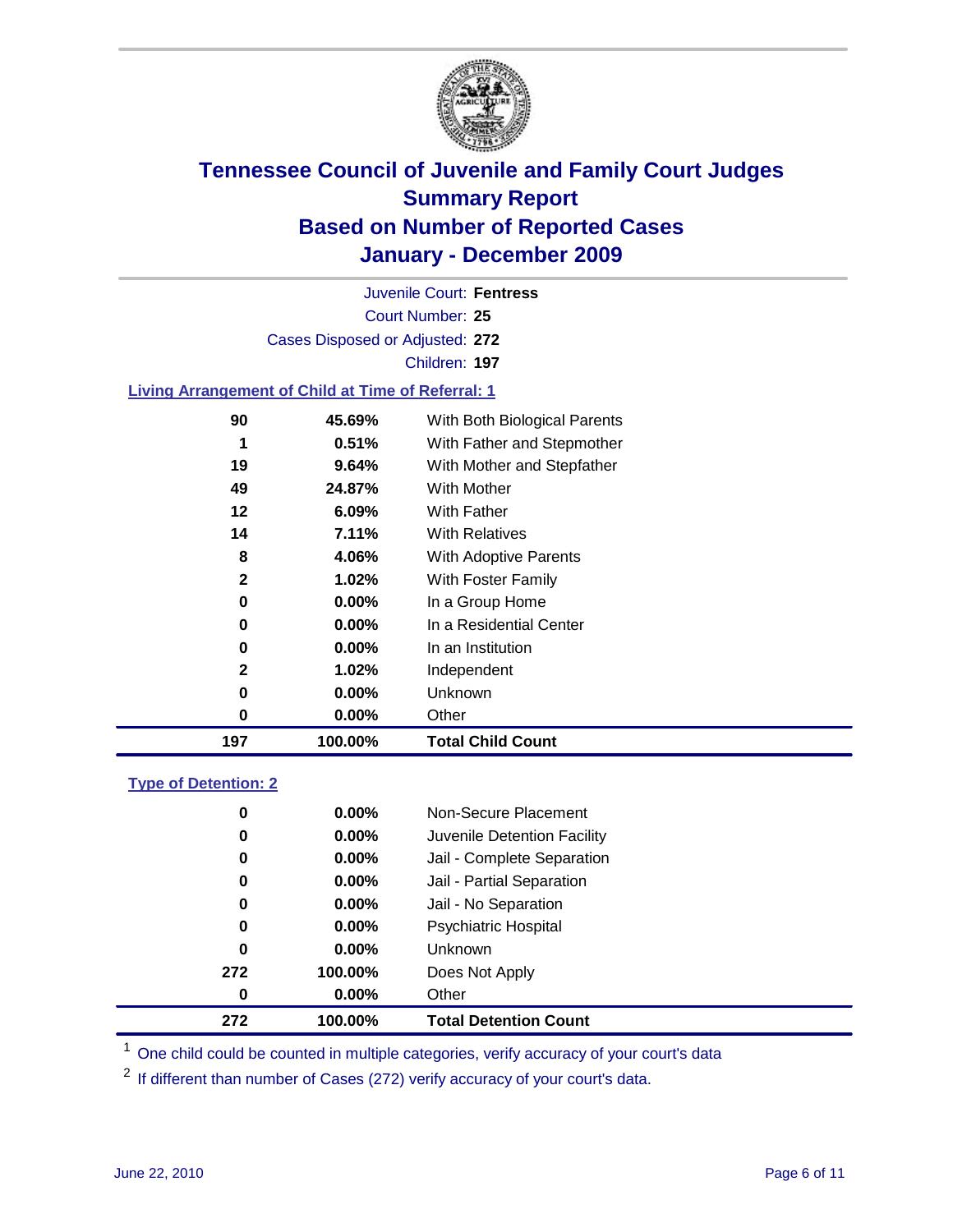

| <b>Juvenile Court: Fentress</b>                    |                                 |                                      |  |  |  |
|----------------------------------------------------|---------------------------------|--------------------------------------|--|--|--|
|                                                    | Court Number: 25                |                                      |  |  |  |
|                                                    | Cases Disposed or Adjusted: 272 |                                      |  |  |  |
|                                                    |                                 | Children: 197                        |  |  |  |
| <b>Placement After Secure Detention Hearing: 1</b> |                                 |                                      |  |  |  |
| 0                                                  | 0.00%                           | Returned to Prior Living Arrangement |  |  |  |
| $\bf{0}$                                           | 0.00%                           | Juvenile Detention Facility          |  |  |  |
| 0                                                  | 0.00%                           | Jail                                 |  |  |  |
| 0                                                  | 0.00%                           | Shelter / Group Home                 |  |  |  |
| 0                                                  | 0.00%                           | <b>Foster Family Home</b>            |  |  |  |
| $\bf{0}$                                           | 0.00%                           | Psychiatric Hospital                 |  |  |  |
| 0                                                  | 0.00%                           | Unknown                              |  |  |  |
| 272                                                | 100.00%                         | Does Not Apply                       |  |  |  |
| $\mathbf 0$                                        | 0.00%                           | Other                                |  |  |  |
|                                                    |                                 |                                      |  |  |  |
| 272                                                | 100.00%                         | <b>Total Placement Count</b>         |  |  |  |
| <b>Intake Actions: 2</b>                           |                                 |                                      |  |  |  |
| 165                                                | 53.92%                          | <b>Petition Filed</b>                |  |  |  |
| $\bf{0}$                                           | 0.00%                           | <b>Motion Filed</b>                  |  |  |  |
| 122                                                | 39.87%                          | <b>Citation Processed</b>            |  |  |  |
| $\bf{0}$                                           | 0.00%                           | Notification of Paternity Processed  |  |  |  |
| 19                                                 | 6.21%                           | Scheduling of Judicial Review        |  |  |  |
| $\bf{0}$                                           | 0.00%                           | Scheduling of Administrative Review  |  |  |  |
| 0                                                  | 0.00%                           | Scheduling of Foster Care Review     |  |  |  |
| $\bf{0}$                                           | 0.00%                           | Unknown                              |  |  |  |
| 0                                                  | 0.00%                           | Does Not Apply                       |  |  |  |
| 0                                                  | 0.00%                           | Other                                |  |  |  |

<sup>1</sup> If different than number of Cases (272) verify accuracy of your court's data.

<sup>2</sup> If different than number of Referral Reasons (306), verify accuracy of your court's data.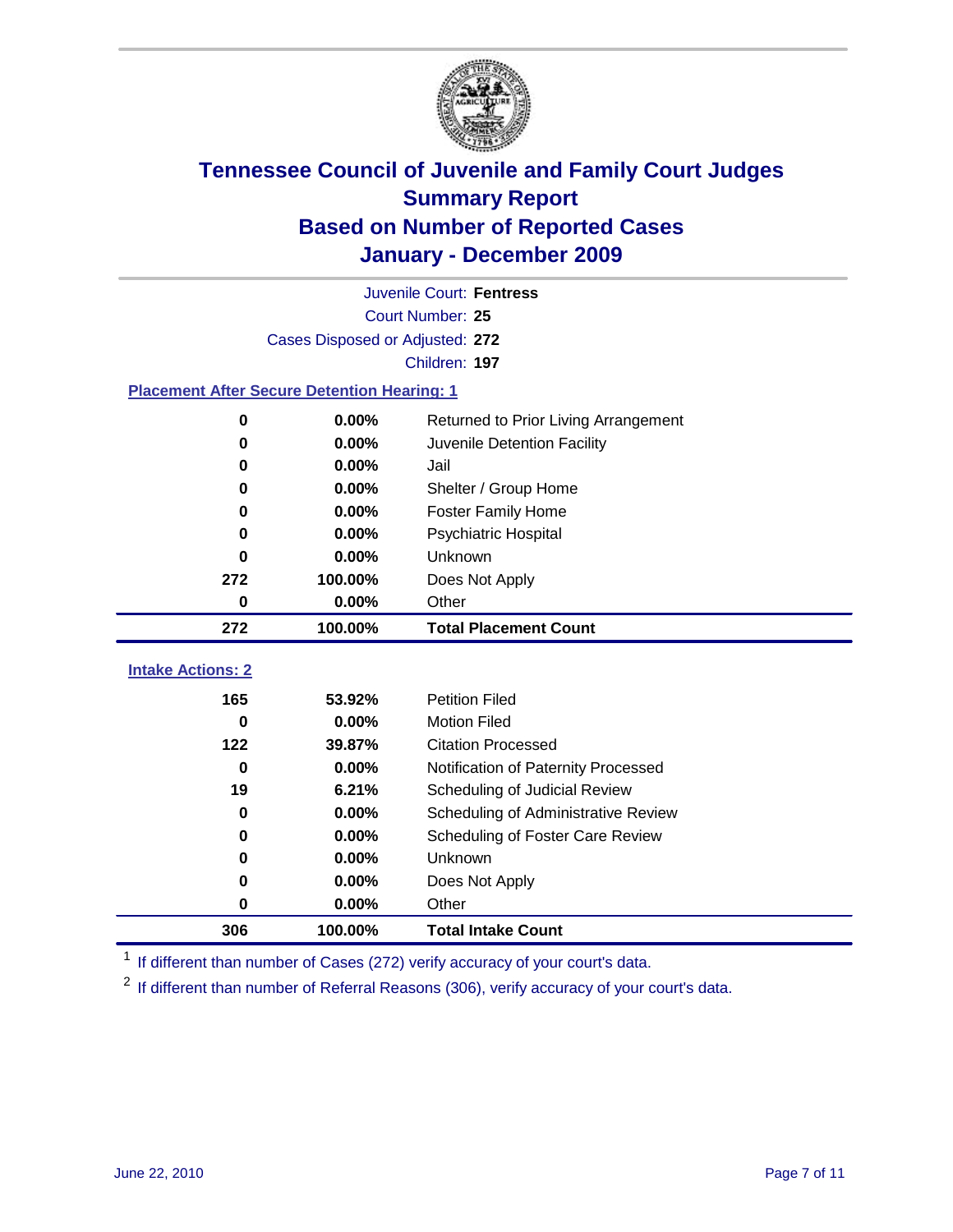

Court Number: **25** Juvenile Court: **Fentress** Cases Disposed or Adjusted: **272** Children: **197**

#### **Last Grade Completed by Child: 1**

| 0                                       | 0.00%   | Too Young for School         |  |
|-----------------------------------------|---------|------------------------------|--|
| 1                                       | 0.51%   | Preschool                    |  |
| $\bf{0}$                                | 0.00%   | Kindergarten                 |  |
| 4                                       | 2.03%   | 1st Grade                    |  |
| 0                                       | 0.00%   | 2nd Grade                    |  |
| $\bf{0}$                                | 0.00%   | 3rd Grade                    |  |
| 1                                       | 0.51%   | 4th Grade                    |  |
| 4                                       | 2.03%   | 5th Grade                    |  |
| 4                                       | 2.03%   | 6th Grade                    |  |
| 12                                      | 6.09%   | 7th Grade                    |  |
| $\mathbf{2}$                            | 1.02%   | 8th Grade                    |  |
| 26                                      | 13.20%  | 9th Grade                    |  |
| 102                                     | 51.78%  | 10th Grade                   |  |
| 38                                      | 19.29%  | 11th Grade                   |  |
| $\mathbf 2$                             | 1.02%   | 12th Grade                   |  |
| 0                                       | 0.00%   | Non-Graded Special Ed        |  |
| $\bf{0}$                                | 0.00%   | <b>GED</b>                   |  |
| 0                                       | 0.00%   | Graduated                    |  |
| $\bf{0}$                                | 0.00%   | <b>Never Attended School</b> |  |
| 1                                       | 0.51%   | Unknown                      |  |
| $\bf{0}$                                | 0.00%   | Other                        |  |
| 197                                     | 100.00% | <b>Total Child Count</b>     |  |
| <b>Enrolled in Special Education: 1</b> |         |                              |  |

| 197 | 100.00% | <b>Total Child Count</b> |  |  |
|-----|---------|--------------------------|--|--|
|     | 0.51%   | <b>Unknown</b>           |  |  |
| 181 | 91.88%  | No                       |  |  |
| 15  | 7.61%   | Yes                      |  |  |
|     |         |                          |  |  |

One child could be counted in multiple categories, verify accuracy of your court's data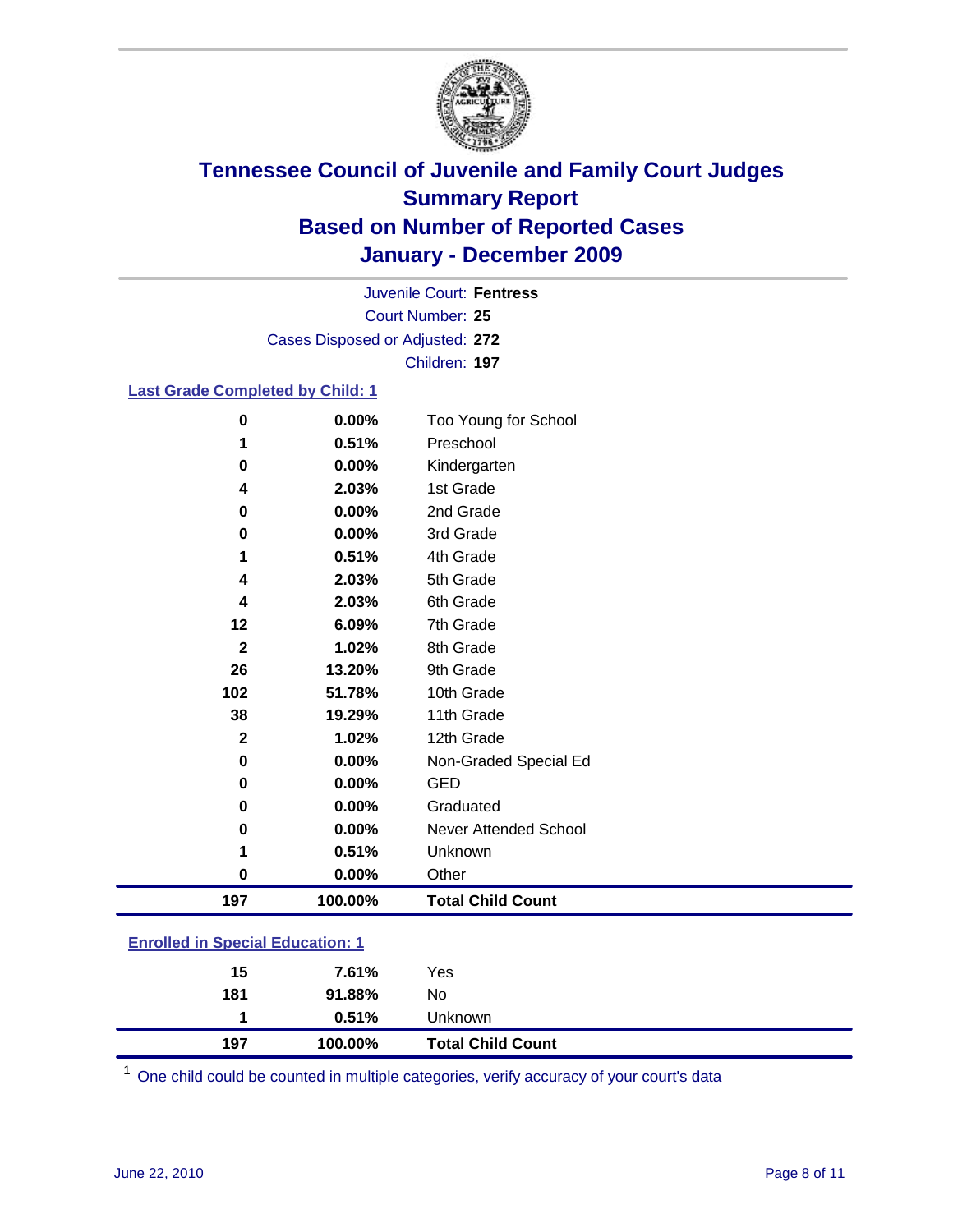

|                              | Juvenile Court: Fentress        |                           |  |  |
|------------------------------|---------------------------------|---------------------------|--|--|
|                              | Court Number: 25                |                           |  |  |
|                              | Cases Disposed or Adjusted: 272 |                           |  |  |
|                              | Children: 197                   |                           |  |  |
| <b>Action Executed By: 1</b> |                                 |                           |  |  |
| 304                          | 99.35%                          | Judge                     |  |  |
| 0                            | 0.00%                           | Referee                   |  |  |
| $\mathbf{2}$                 | 0.65%                           | <b>YSO</b>                |  |  |
| 0                            | $0.00\%$                        | Other                     |  |  |
| 0                            | 0.00%                           | Unknown                   |  |  |
| 306                          | 100.00%                         | <b>Total Action Count</b> |  |  |

### **Formal / Informal Actions: 1**

| 6            | 1.96%    | Dismissed                                        |
|--------------|----------|--------------------------------------------------|
| $\mathbf{2}$ | 0.65%    | Retired / Nolle Prosequi                         |
| 59           | 19.28%   | <b>Complaint Substantiated Delinquent</b>        |
| 174          | 56.86%   | <b>Complaint Substantiated Status Offender</b>   |
| 1            | 0.33%    | <b>Complaint Substantiated Dependent/Neglect</b> |
| 0            | $0.00\%$ | <b>Complaint Substantiated Abused</b>            |
| 0            | $0.00\%$ | <b>Complaint Substantiated Mentally III</b>      |
| 23           | 7.52%    | Informal Adjustment                              |
| 22           | 7.19%    | <b>Pretrial Diversion</b>                        |
| 0            | $0.00\%$ | <b>Transfer to Adult Court Hearing</b>           |
| 0            | $0.00\%$ | Charges Cleared by Transfer to Adult Court       |
| 0            | $0.00\%$ | <b>Special Proceeding</b>                        |
| 19           | 6.21%    | <b>Review Concluded</b>                          |
| 0            | $0.00\%$ | Case Held Open                                   |
| 0            | $0.00\%$ | Other                                            |
| 0            | $0.00\%$ | Unknown                                          |
| 306          | 100.00%  | <b>Total Action Count</b>                        |

<sup>1</sup> If different than number of Referral Reasons (306), verify accuracy of your court's data.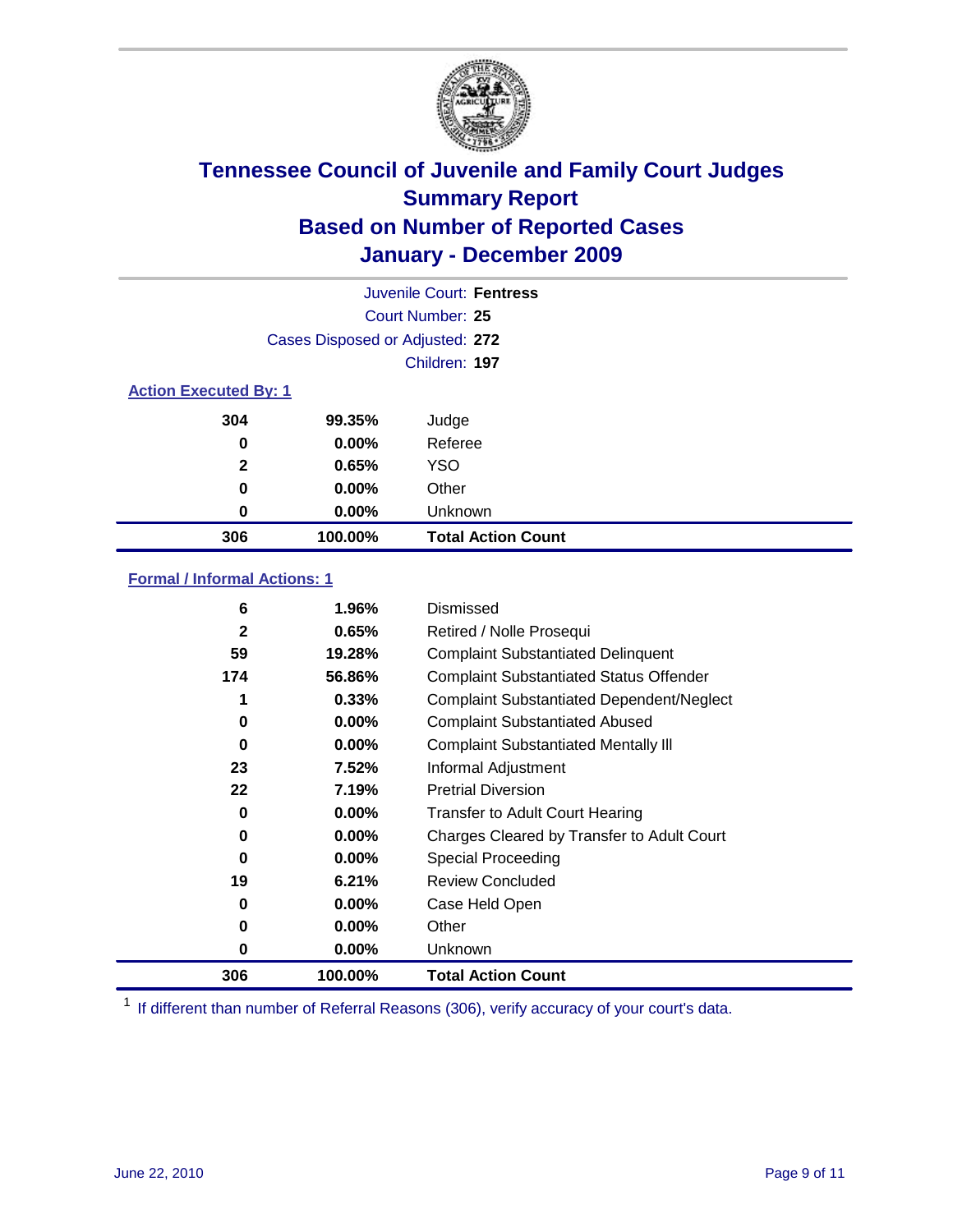

|                       |                                 | Juvenile Court: Fentress                              |
|-----------------------|---------------------------------|-------------------------------------------------------|
|                       |                                 | Court Number: 25                                      |
|                       | Cases Disposed or Adjusted: 272 |                                                       |
|                       |                                 | Children: 197                                         |
| <b>Case Outcomes:</b> |                                 | There can be multiple outcomes for one child or case. |
| 6                     | 1.38%                           | <b>Case Dismissed</b>                                 |
| 1                     | 0.23%                           | Case Retired or Nolle Prosequi                        |
| 4                     | 0.92%                           | Warned / Counseled                                    |
| 44                    | 10.09%                          | Held Open For Review                                  |
| 0                     | 0.00%                           | Supervision / Probation to Juvenile Court             |
| 8                     | 1.83%                           | <b>Probation to Parents</b>                           |
| 13                    | 2.98%                           | Referral to Another Entity for Supervision / Service  |
| 1                     | 0.23%                           | Referred for Mental Health Counseling                 |
| 11                    | 2.52%                           | Referred for Alcohol and Drug Counseling              |
| 0                     | 0.00%                           | <b>Referred to Alternative School</b>                 |
| 0                     | 0.00%                           | Referred to Private Child Agency                      |
| 0                     | 0.00%                           | Referred to Defensive Driving School                  |
| 1                     | 0.23%                           | Referred to Alcohol Safety School                     |
| 0                     | 0.00%                           | Referred to Juvenile Court Education-Based Program    |
| 7                     | 1.61%                           | Driver's License Held Informally                      |
| 0                     | 0.00%                           | <b>Voluntary Placement with DMHMR</b>                 |
| 0                     | 0.00%                           | <b>Private Mental Health Placement</b>                |
| 0                     | 0.00%                           | <b>Private MR Placement</b>                           |
| 0                     | 0.00%                           | Placement with City/County Agency/Facility            |
| 4                     | 0.92%                           | Placement with Relative / Other Individual            |
| 101                   | 23.17%                          | Fine                                                  |
| 81                    | 18.58%                          | <b>Public Service</b>                                 |
| 8                     | 1.83%                           | Restitution                                           |
| 0                     | 0.00%                           | <b>Runaway Returned</b>                               |
| 0                     | 0.00%                           | No Contact Order                                      |
| 0                     | 0.00%                           | Injunction Other than No Contact Order                |
| 5                     | 1.15%                           | <b>House Arrest</b>                                   |
| 0                     | 0.00%                           | <b>Court Defined Curfew</b>                           |
| 0                     | 0.00%                           | Dismissed from Informal Adjustment                    |
| 0                     | 0.00%                           | <b>Dismissed from Pretrial Diversion</b>              |
| 17                    | 3.90%                           | Released from Probation                               |
| 0                     | 0.00%                           | <b>Transferred to Adult Court</b>                     |
| 0                     | 0.00%                           | <b>DMHMR Involuntary Commitment</b>                   |